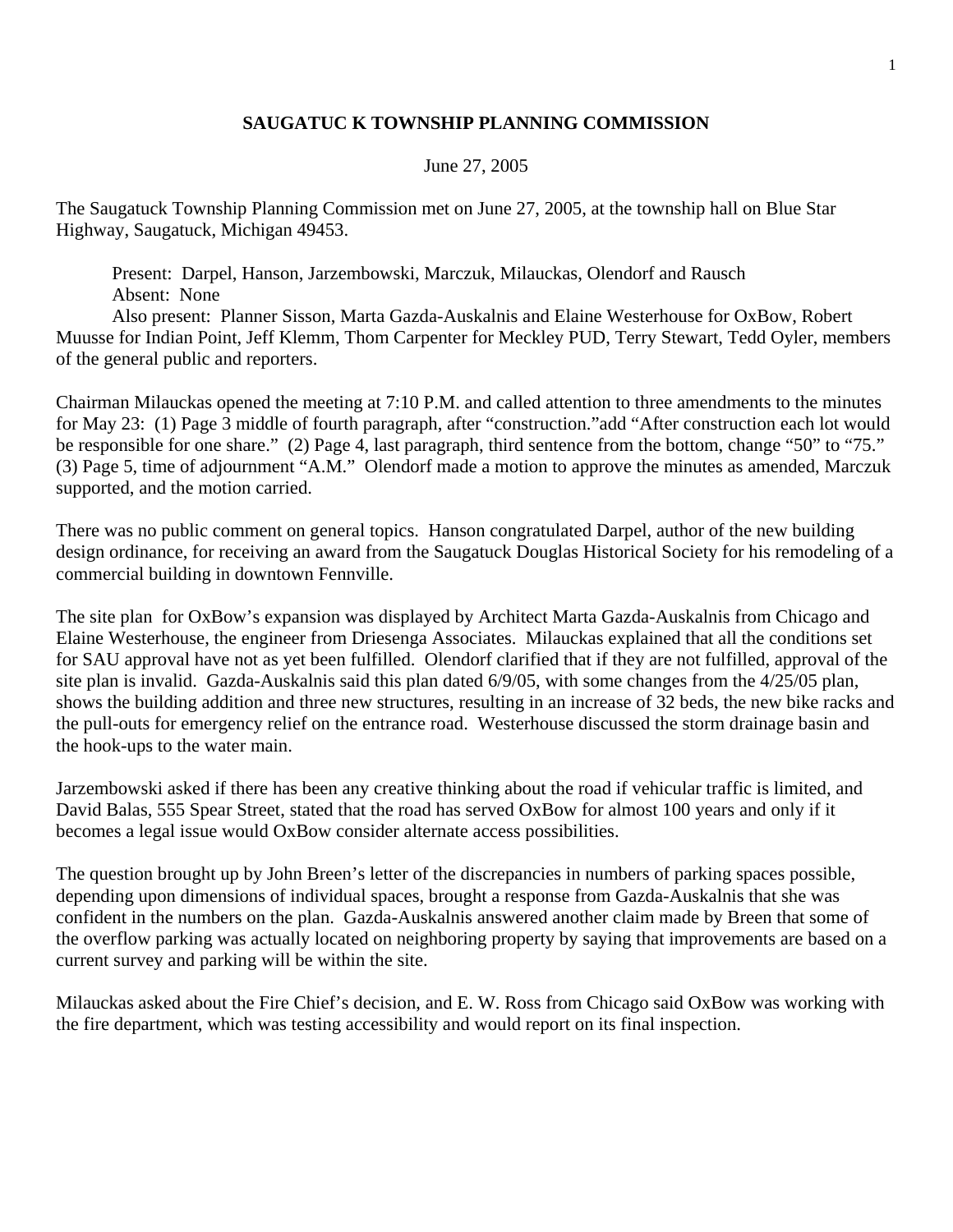Sisson discussed his memo dated June 24. As far as the parking space count was concerned, he said they would rely on what the site plan provided and he understood that the drainage plan has been sent to the Drain Commissioner. He concluded by saying the traffic issue could be a condition in the site plan approval.

Milauckas opened the meeting to public comment and David Balas said he expected that the P.C. would receive within 48 hours the traffic study done by Wade Trim, which concludes that Park Street will continue to be adequate after the expansion at OxBow. E. W. Ross added that the study was done the week of June 10, not a typical week, when 50 students were enrolled. He stated that the van purchased in cooperation with the SCA was not in use until June 20 when all the classes were in session. He said incentives have been offered to encourage students to use this van. Friday night open houses will be every other week instead of every week and shuttle service will be available. Upon questioning by Olendorf about peak capacity, Ross said typically there are from 45 to 60 registered students, but there are 20 fellowship students and staff all summer and faculty that come and go, so there could be 70 to 90 people for lunch on any given day.

Ms. Smalley, the next door neighbor on Park Street, asked about the emergency pull-outs on the road, and Gazda-Auskalnis showed where the three areas are on the site plan, adding that there would be signage for them. Hanson said there is a lot of concern about safety on the curve, and Balas explained that large mirrors were being proposed.

The Commissioners considered Sec. 40-813 vis a vis a document provided by the applicant which covered all the requirements. Time frame for development was established as September, 2005, to May, 2006. Olendorf asked if any stipulations have been made about construction procedures, and Jack VanderMeulen said he has been cautioned to be very sensitive to the neighbors especially about early morning deliveries. The Commissioners also considered Sec. 40-816 standards, and Sisson said they will be satisfied when the conditions for the SAU are fulfilled.

Olendorf made a motion to approve the site plan dated 6/9/05 for Ox Bow expansion after review of Ordinance Secs. 40-813 and 40-816, with the following conditions: (1) that the conditions for approval of the SAU are fulfilled, (2) that the Fire Chief's approval is secured. (3) that the measurements of the parking areas are consistent with what the Planning Consultant indicates is adequate, and (4) that the Drain Commissioner gives his approval. Rausch seconded. After some discussion of how to satisfy condition (3), Olendorf amended his motion to require that 19,200 square feet of parking be provided, besides the overflow in the meadow, recognizing the fact that it is a rustic setting, trees are sometimes in the way, the 64 spaces will not be paved, striped nor always the same dimension. Rausch seconded the amendment requiring 19,200 square feet of parking aside from the overflow in the meadow. A roll call vote produced unanimous approval for the amended motion.

Sisson observed that requirements of the Fire Chief might produce changes in the site plan and the traffic study will have to be discussed. It was decided that OxBow could return July 11 before the public hearing on ordinance amendments from 5:30 to 6:30 P.M., since there is another project for preliminary review.

After a short recess, the meeting resumed for Indian Point final site plan and PUD approval with a plan just submitted this evening dated 6/23/05. Muusse said the changes were in the notes, based on directions from Sisson. He said a community septic system would require clear-cutting a large area, so he concluded it would be better to keep the individual systems, which have been approved by the health department. Atty Nicewander said community systems require the creation of a separate entity to take charge of the systems, there are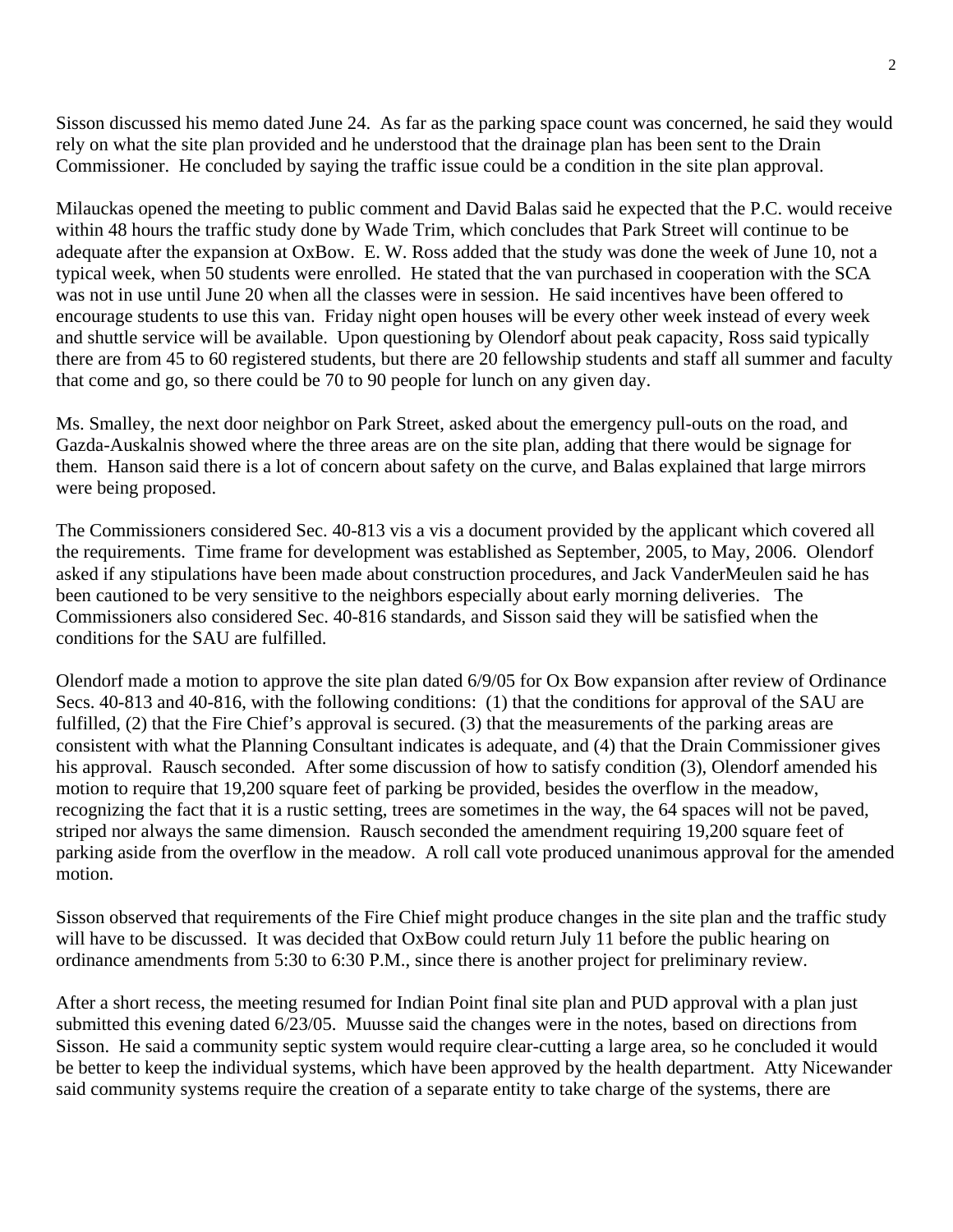bonding issues which involve all the governmental agencies, more expense accrues to the homeowner's association, and it becomes a complicated issue. Community systems are good where the geology will not sustain individual systems because the soil doesn't perc or there are environmentally sensitive areas. Olendorf asked Nicewander if he had reviewed the environmental integrity of this area and if he had looked at the potential build-out of the area considering all the current building going on there. Nicewander replied that he relied on the health department's approval of the proposed individual systems. He stated that community systems are not expandable to include other developments that might occur in the area. Olendorf further asked if submersion of the septic systems would change his mind, and Nicewander said the 100-year flood plain has been established and he assumed the health department has taken this into consideration. Muusse said the 12' drive, required by the health department, is already a two-track and would be covered with gravel. Moving the plan 50 feet closer to the marsh also was required by the health department to achieve proper distance between septic and well, he added. Milauckas reminded Muusse that the P.C. has been concerned about the maintenance road and clearing in that area which was to remain untouched, and the P.C. gave preliminary approval on the original plan showing 100-foot lots, assuming the septic systems could be accessed on the lots without having to go down into the preserved area. Therefore, Milauckas wondered, if they couldn't do what they thought they could do, should they stick with this layout? When Muusse reminded the P.C. that they would only be applying gravel to what is already there, Rausch said that in constructing the septic systems, everything would be destroyed. Steve Smit said the access to the two-track would be accomplished between lots 14 and 15 where the storm sewer will go. He added that lot 1 was moved off Silver Lake Drive to save trees, and there will be a pedestrian walkway between lots 8 and 9.

Hanson said there is no language saying there is a "preservation area," nor is there any language saying the open space will be kept natural in perpetuity, which has been an issue from the beginning. Nicewander said a conservancy easement has been discussed with Sisson, and he would be happy to draft it if he knew what the township wanted. Olendorf assured him that from the beginning the P. C. has asked for a conservation easement. Nicewander said the conservation easement would be granted to the township in perpetuity prohibiting any kind of development whatsoever. Hanson also asked if there were still provisions for homeowners to build swimming pools and a clubhouse. Nicewander said no. Milauckas asked about tree cutting restrictions on Parcel A, and Nicewander said any building restrictions that apply to the site condo also apply to Parcel A. Milauckas asked him to state this on the site plan, Section 21. Darpel asked if Parcel A could be subdivided, and Smit pointed out that the PUD shall include 18 single-family units and one land division parcel noted as Parcel A for a total density of 19 single-family residential home sites. Recreational open space was discussed, and Nicewander read from a revised Master Deed which said open space shall remain natural in perpetuity. Muusse said they would like to have a "filtered view" possible on the marsh side.

Sisson said he did not see that the PUD needed all the legalese attached to it when the site condo documents would satisfy all these conditions required by the P. C. However, he said the document language had not as yet been drafted.

Milauckas referred to a letter from Bill Schmidt of the DNR regarding some seeming discrepancies in the descriptions of boundaries. Smit said it was partially caused by an omission in the legal description from a survey done in 1992-4, leaving a strip between the intermediate traverse line and the "exception." He said Schmidt agreed with him that the intent of the legal description was that the west line of the one-acre parcel be common with the intermediate traverse line. Nicewander said they have defined this as "expansion area" and if the DNR decides this strip is not theirs, Indian Point can exercise its "expansion area." If the DNR says it is theirs, Indian Point will concede. Brandon Seitz of the DNR in the Allegan State Game Area said, as of his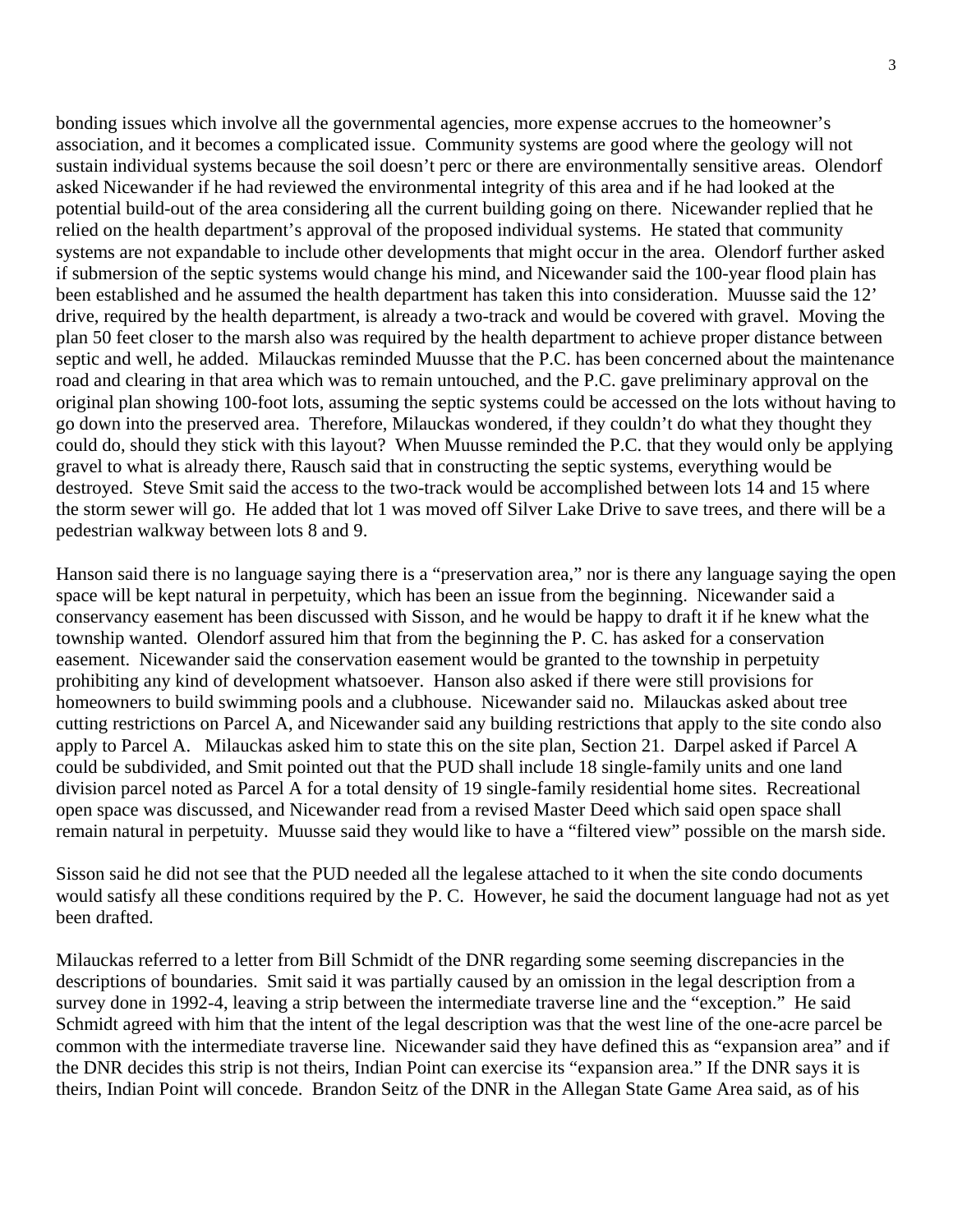conversation with Bill Schmidt today, the DNR will never release that strip of land because it is part of a larger tract called the Webster Marsh, extending to the intermediate traverse line. Smit reminded Milauckas that they had a submittal which only went to the intermediate traverse line, but the P.C. required them to do something with that strip of land. Seitz said the site plan map has no reference to latitude and longitude to justify these lines, but Smit said distances start at Section corner, and the mathematical figures do not match the DNR deed. Nicewander said they would have to take it up with the title insurance company. Milauckas said they should have explained these complications at the first meeting.

Fred Schubkegel, an attorney representing an unnamed group, listed the previous inconsistencies in documents presented and pointed out that there is still a provision on the new plan that recreational facilities can be provided on site as allowed by homeowners' association approved by the Saugatuck Township Planning Commission. He said the community septic system should not have been given such short shrift by the developer. Trees will be cleared within 20 feet of the houses, so would there be any trees left there? He did not agree with Sisson that the PUD could be approved without knowing exactly what the condo documents provide.

Dayle Harrison, 3108 62<sup>nd</sup> St., said there is still no environmental impact statement, no inventory of what is there. He added he would like to see the conservancy document, and he questioned the road clearing strip.

Linda Salisbury, 6364 Silver Lake Drive, recalled the preliminary approval in October and said there are still areas not properly dealt with: 1. An agreement over preservation of trees on the bank and below to the river, 2. That the preservation area along the river remain natural in perpetuity, 3. There was no plan to put a maintenance road for the septic fields where the two-track is, and 4. There has been no final settlement over the disagreement with the DNR. The P. C. should know what property they are approving.

Milauckas asked the P.C. for comments and Marczuk, Olendorf, Jarzembowski and Hanson voiced their frustrations, uncertainties and discomfort with this project because of the inconsistencies in plans and documents, concerns with health department approval of an area where flooding has occurred in the not too distant past, environmental issues which have not been adequately addressed, the continuing tabling of the project because problems are never fully solved.

Marczuk made a motion to table Indian Point PUD site condo, but there was no support, so it failed.

Olendorf made a motion to reject the application, supported by Jarzembowski. Rausch said she did not like the septic system arrangement. Darpel said he was frustrated with long lists that never get met leaving loose ends. Jarzembowski said there are a lot of houses and the leaching from septic systems should be a concern in a sensitive area. Milauckas regretted that the P.C. has led the developer along, but it is too tight, and maybe the preliminary plan should not have been approved. Olendorf commented on the valuable input from other members of the community, which helped the P.C. to recognize difficulties. Sisson asked if it is a real issue that the septic areas have been flooded, that being one of the reasons to deny the project; other issues can be worked out. A roll call vote resulted in Hanson, Jarzembowski, Marczuk, Olendorf and Rausch voting YES; Darpel and Milauckas voting NO. The motion carried 5-2. The final PUD and site plan is denied.

Milauckas brought up Jeff Klemm's request for rezoning from A-2 to R-1, tabled from the May 23 meeting. It is an area south of Wiley Rd. and northwest of I-19, which used to be a Michigan State experimental area. The rezoning would yield 46 lots as opposed to 19 in A-2. Klemm recapped the information from the May 23 meeting. When Milauckas opened it up to public comment: Glenda Forsten, 127 Water St., asked why Ron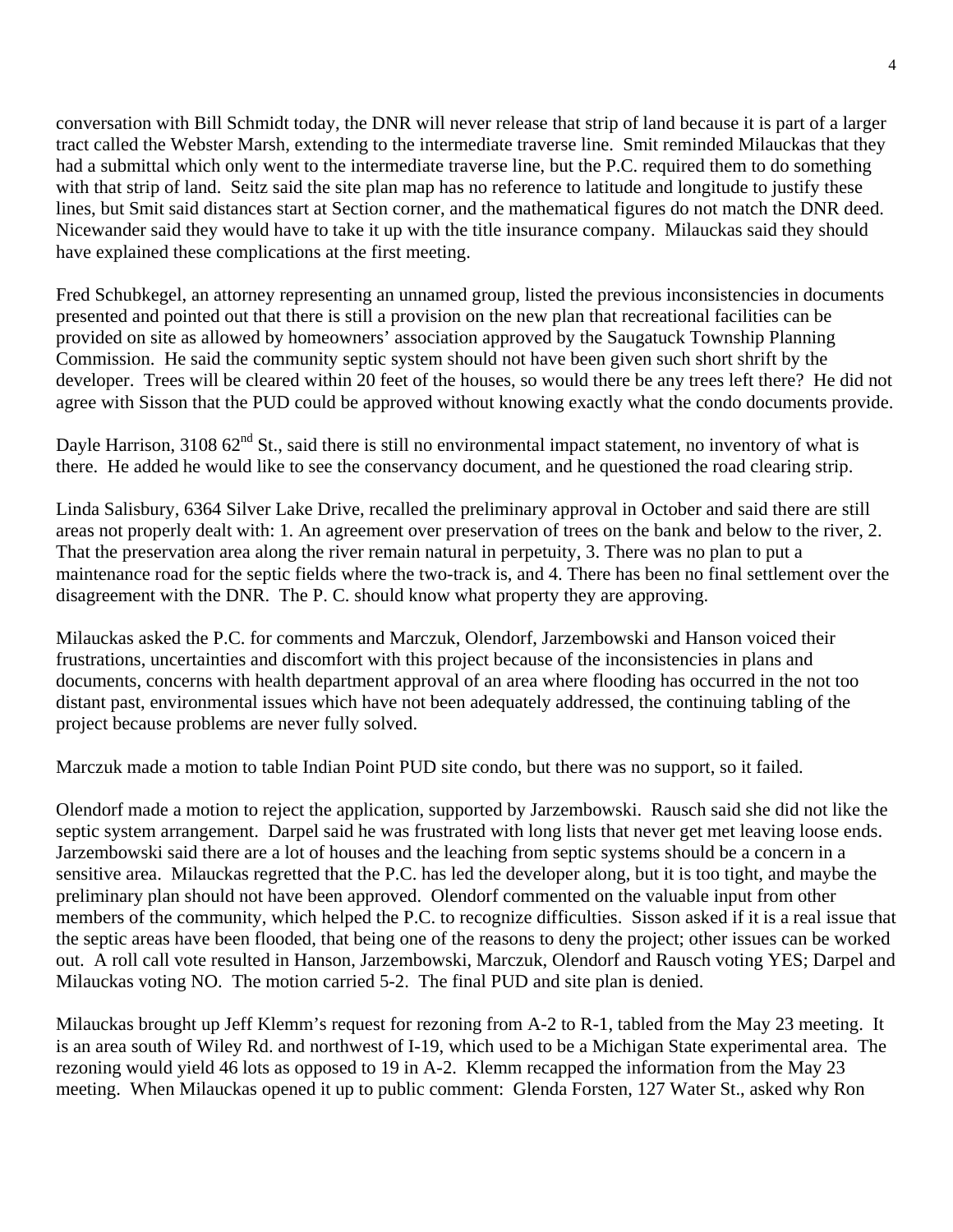Van Dragt's property would have to be rezoned too. Van Dragt,11 Wiley Rd., said Z. A. Ellingsen told him he thought his property should be rezoned if this section in question were rezoned. Van Dragt said he hoped it would not affect his SEV; otherwise he didn't seem to care. Sisson said SEV is based on the best use of property, not on zoning. Milauckas said it could be rezoned, but it is not on the agenda tonight. Sisson said this area is one that could be developed more densely because it is near the city of Douglas and public utilities are available. Milauckas led the Commissioners through the seven questions to be considered when rezoning.

Darpel made a motion to recommend that this area in Section 21 be rezoned from A-2 to R-1, based on its proximity to the City of Douglas, the accessibility to public utilities and the cessation of agricultural use. Rausch seconded, and a roll call vote produced a unanimous approval.

Thom Carpenter, Dreisenga Associates, represented Robert Meckley's mixed-use PUD on Blue Star Hwy., the plan dated 5/25/05, continued from the April 25 meeting when preliminary approval was given the residential portion and the commercial part was tabled. He said there were two options for the commercial portion: to move the parking to the rear and create a single 30-foot drive, although he preferred two entrances to the commercial area. The list of possible commercial uses are from the permitted list in the Ordinance, and the only one to need SAU would be for an office building.

He continued with the changes to the residential portion. The sewer to  $65<sup>th</sup>$  St. is quite shallow so to service this portion, sewer would have to be brought from both  $65<sup>th</sup>$  St. and across Blue Star. As far as preserving the vegetation within the 40' setback along  $65<sup>th</sup>$  St., Meckley said he would like to thin out smaller vegetation than 6" in diameter so it would not be so thick right up to two of the home sites. Sisson thought they could exclude some of the limited common area from the preservation of all vegetation in the setbacks. Bike and pedestrian paths were mentioned in Sisson's memo, and Meckley said he would like to address that next month because he had some information on substances other than concrete. There will be no streetlights, but there will be shielded front yard lights. There is no need for the detention basin originally planned because sheet flow will infiltrate off the road. Two styles of homes of 1350 to 1550 s.f. will be situated inside building envelopes within a limited common element to allow for some adjustment.

Milauckas asked about item 9 in Sisson's memo regarding preservation of the buffer in the non-commercial areas along Blue Star and if the 70-foot buffer in the commercial parcel would be preserved. Carpenter said the commercial buildings might be in the buffer area in order to keep the trees behind as a buffer for the residential parcel. Meckley said he would not like to have lights and signs to attract business. They want to return in July with a cleaned up residential plan and a commercial plan for approval. Consensus seemed to be that Meckley and Carpenter were going in the right direction.

Terry Stewart's 6/27/05 site plan review of an office building at 3385 Blue Star in C-2 was next on the agenda. This plan has one building instead of the original two, and the parking and buffer problems have been eliminated. The ZBA granted a variance on the distance of the driveway from one directly across the street. Upon questioning, Stewart said Paramount Tool did not want to allow him to use their tree line as his sideyard buffer. Sisson went through his memo of June 24, stating that the lot is nonconforming and adjustments can be made to achieve the additional 5 feet of rearyard setback. The Commissioners preferred keeping an existing tree to moving the building, however. Sisson enumerated the landscaping that was needed, and Stewart said he would submit a plan. Stewart said he would like to comply with the proposed lighting ordinance. Water connection, septic system, and grading and drainage plans need to be approved by the appropriate authorities. Rausch suggested extending the walkway in the rear instead of having shrubs, and Stewart agreed.